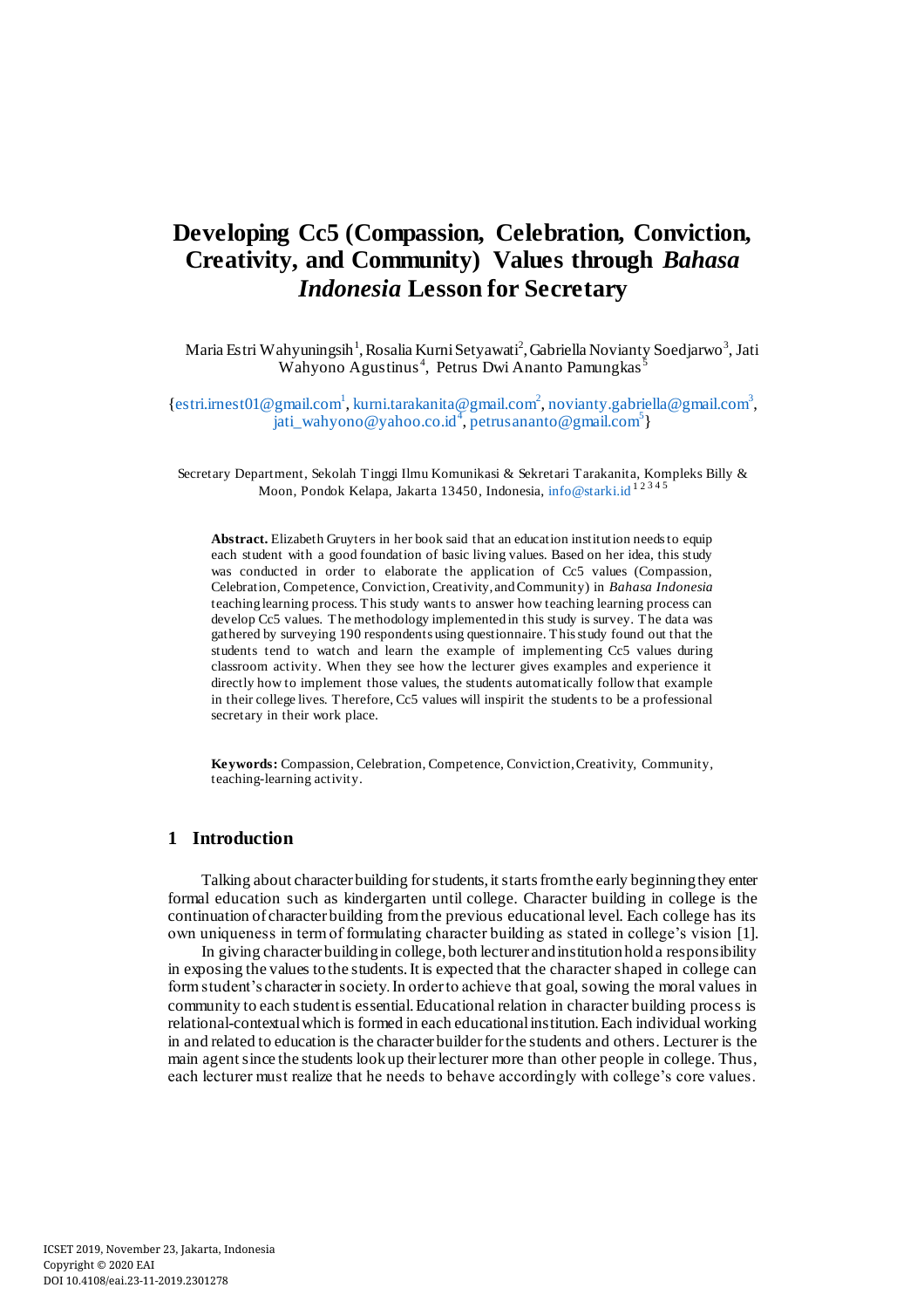Sekolah Tinggi Ilmu Komunikasi dan Sekretari Tarakanita, later in this paper is referred as STARKI, educates young women to be a professional secretary. In the office, a secretary is the henchwoman to her boss. She often handles many important things her boss assigns her to do. Thus, as secretary to-be, STARKI students learn how to think positively, easy to adapt, control herself well, and behave professionally. In order to facilitate the students to be such secretary, STARKI has Cc5 values. Cc5 stands for Compassion, Celebration, Competence, Conviction, Creativity, and Community.

This study was conducted to elaborate the classroom activities which allow the students learn and internalize Cc5 values (Compassion, Celebration, Competence, Conviction, Creativity, and Community). The data for this study was taken in *Bahasa Indonesia* lesson conducted in STARKI. This study wants to scrutinize how Cc5 values were inserted through *Bahasa Indonesia* teaching-learning activities.

# **2. Review of Related Literature**

This part is divided into two parts. The first part is Education and Cc5 values (Compassion, Celebration, Competence, Conviction, Creativity, and Community). The second one is previous studies that conducted similar studies.

#### **2.1 Education and Cc5 Values**

Education is self-development process and the process to find their strength and potential in all aspects.Educational process should allow the students to build their purpose of life. After undergoing an educational process, the students are expected to have a wide view of life, their surroundings, and their place in society and nation. By having these attribute, the students will be a person with character and have a wide social knowledge [2].

Lecturer has many roles in educational process. Lecturer at least has three roles. The first role is facilitator. As a facilitator, the lecturer has a task to make the student find it easy to understand the learning material. The lecturer is a model as well; thus she needs to give example how to nurture a good living value to the students. The last role is as the motivator. The lecturer has to motivate the students to live their life to the fullest. She needs to show to the students that they need to get motivated to develop themselves and pursue their success. In order to achieve those noble roles, the lecturer needs to be a good designer as well. As a designer, a lecturer needs to design teaching-learning activities that boost students' character development. The lecturer is expected to insert the core living and moral value into her teaching [3].

The core values inserted in the teaching-learning activities can be derived from each college core values. As it was stated previously, STARKI has core values so-called Cc5. Preserving the institution's tradition on good behaviour, attitude, value, understanding, knowledge, and faith must be done by all academician in that institution. Cc5 serves as the guideline for preserving those good values that is passed form the predecessor to the next generation and it is the next generation's duty to preserve these good values.

Cc5 values are the Charles Borromeo Congregation's core values, which stands for Compassion, Celebration, Competence, Conviction, Creativity, and Community, serve as the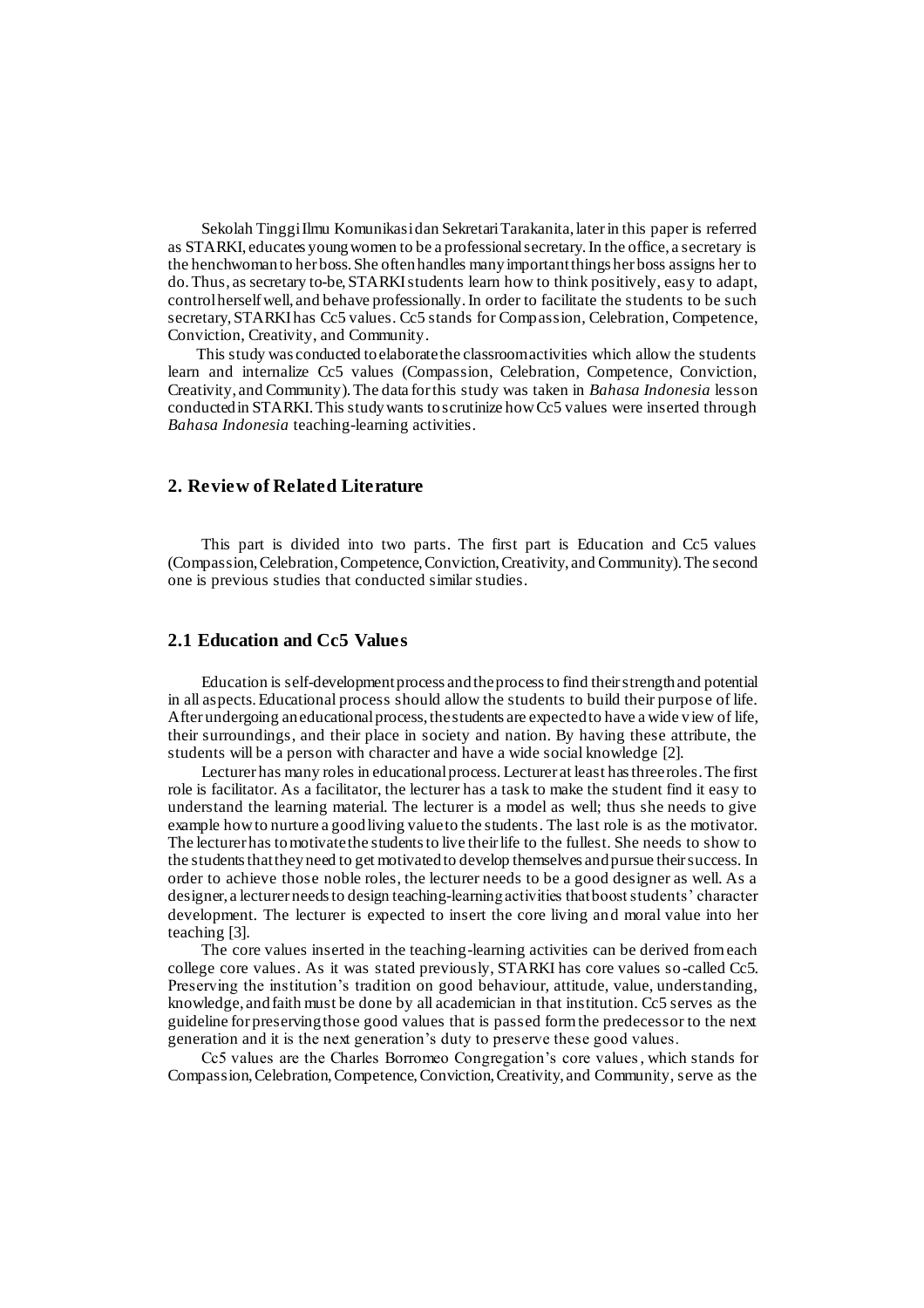spirit in running the educational program under Charles Borromeo Congregation. Compassion is manifested in unconditional love and empathy. Celebration is the form of deep faith. Competence is the ability to respect human dignity. Conviction is shown in the action to fight and being resilient in facing challenges. Creativity is the will to progress and develop. Community is a willingness to sacrifice and serve others sincerely. (1) The compassion values are manifested in caring and solidarity, sincere love, empathy and hospitality. Further, hospitality is shown through willingness to sacrifice, readiness, generous, caring, tolerant, open to dialogue, and serving. (2) The next value is celebration. This value is manifested in serving joyfully, embodying humility by realizing that we are tools in the hands of God, developing a faithful and hopeful attitude, and utilizing the talents for other's goodness. Celebration is also manifested through valuing life as blessing, showing gratitude sincerely, carrying duty without mourn and demanding, readiness to help, and seeing the service as positive experience to be grateful of. (3) Competence is valued by creating space to develop and be independent, and developing talents optimally, serving responsibly, and developing exploration culture. Other things that can be done to reflect competence value are focusing on professionalism, improving knowledge about nature, and utilizing provided media to develop oneself. Opening ourselves to the development of technology carefully, selectively, realistically as well as chasing the opportunity to serve and valuing honesty are the manifestation of competence.(4) In short, showing conviction means being tough. This value is manifested in preserving tradition, being open consistently, adaptive positively toward surrounding, developing bravery in taking responsibility, proving and developing the service which is done faithfully and consistently. Other things can be done to carry this value are being responsible in obeying the norm and system set by the institution, doing reflection and evaluation, facing challenges, creating happy, peaceful, and respectful atmosphere, and showing toughness in the effort to get better. (5) Creativity is valued through contributing ideas creatively, having time and energy to serve optimally, being responsive and utilizing opportunities positively, creating something new, and daring to change. Other actions that reflect creativity are having many ideas and realizing those ideas in accordance with institution's regulations, finding and developing potential, practicing dialogical leadership, being active and having vision, being agile and wise, having willingness to ask and learn from others, and the last one is having enthusiasm and perseverance to keep learning. In short, the way we manifest the creativity value is by learn continuously and developing all talents creatively. (6) The last  $c$  in  $c\overline{5}$  is community. Surani et.al (2008) wrote community value is manifested in mutual support, attention, respect, completing each other, being open in building relationship, developing organizational skill, seeking true sisterhood, and creating homey atmosphere. To reflect this value, both students and lecturer, should create reconcile spirit, make peace with self, God, and nature, develop the discussion and dialogue, service others happily, humbly, friendly, and openly, celebrate togetherness in togetherness and bear failure in the spirit of love [4].

# **2.2 Previous Studies**

There are some similar studies conducted prior to this study. There are at least three previous study related to introducing and internalizing school's values to the students through teaching-learning activities. The first one is the study conducted by Risnawati. She explains thoroughly about the secretarial competencies. A competent secretary must be understanding,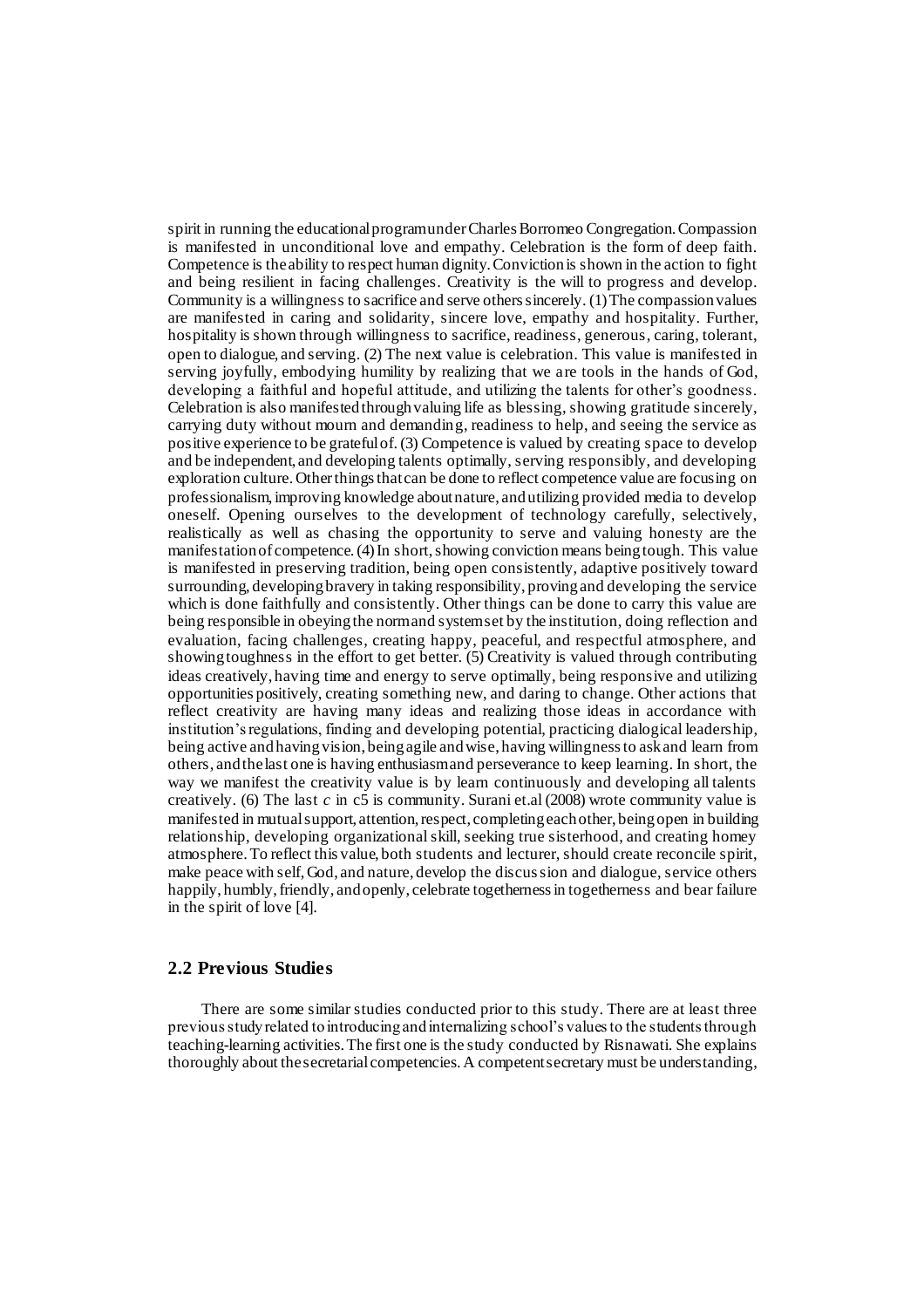adaptive, open to critics, patient, polite, humble, responsible and helpful, and kind. Other characteristics of a professional secretary are can give proper compliment and can optimize her potential [5].

The next previous study was conducted by Khusniati. She analyzed how to put character building in science class. She found that contextual approach can be used. Character building is put throughout the teaching-learning process from planning, main activities, and evaluation. By doing do, it is expected that Indonesian students can have better character as stated in Indonesia educational purpose [6].

The last previous study being referred to was conducted by Farida. She explained how to model the teaching-learning activity in college based on character building agenda. She mentioned the techniques, steps, and the implementation of character building in university. From her study, it was found out that character building should be inserted in the university curriculum, implemented in educational method and teaching-learning process. Moreover, character building should be the focus in obeying *Tri Dharma Perguruan Tinggi* (three pillars in university: teaching, researching, and community service) [7].

#### **3 Research Methodology**

The type of data used in this research is premier data. The data was gathered using questionnaire. There were 223 students of STARKI as the respondents. There were 22 students were tested in the validity and reliability tests. From the test, there were 201 respondents who were considered as valid and reliable. The secondary data was taken from book and internet.

The population in this study is all STARKI students semester III and V. There are 358 students who have taken and passed *Bahasa Indonesia* class; 185 students from third semester and 173 students from fifth semester. Before distributing the questionnaire, the questionnaire was tested its validity and reliability to 22 respondents. After that, the questionnaire was distributed to other respondents.

The sample was taken using Proportionate Stratified Random Sampling. This technique was chosen since the data used in this study is heterogeneous and proportional. The amount of sample was counted based on Solvin formula:  $n=N/(1+e^2)$ . N is the population, e is the estimated error; this study set 5% error possibility. The result of this formula is 183 since the population of this study is 336 students. The sample taken in this study is 201. This number was decided based on the formula semester 3 or semester 5 students x 201. There were 98 respondents from semester 3 students and 103 respondents from semester 5 students were taken based on this formula.

The variable measured in this study is students' satisfaction of the teaching-learning result in *Bahasa Indonesia* class which implements Cc5 values. Each aspect was measured using Likert scale; the measured variable is jotted down into variable indicators. Those indicators served as the guideline in formulating questions or statements for questionnaire [8]. It has been mentioned earlier that there are 33 questions in this questionnaire. Those 33 questions were used to know how each cc5 values had been experienced by the student.

The gathered data was analysed using the following technique: (1) Counting the respondents who answered strongly agree, agree, neutral, disagree, strongly disagree. (2) Making Likert scale for all attributes and each attribute which consists of compassion, celebration, competence, conviction, creativity, and community. Likert scale was made based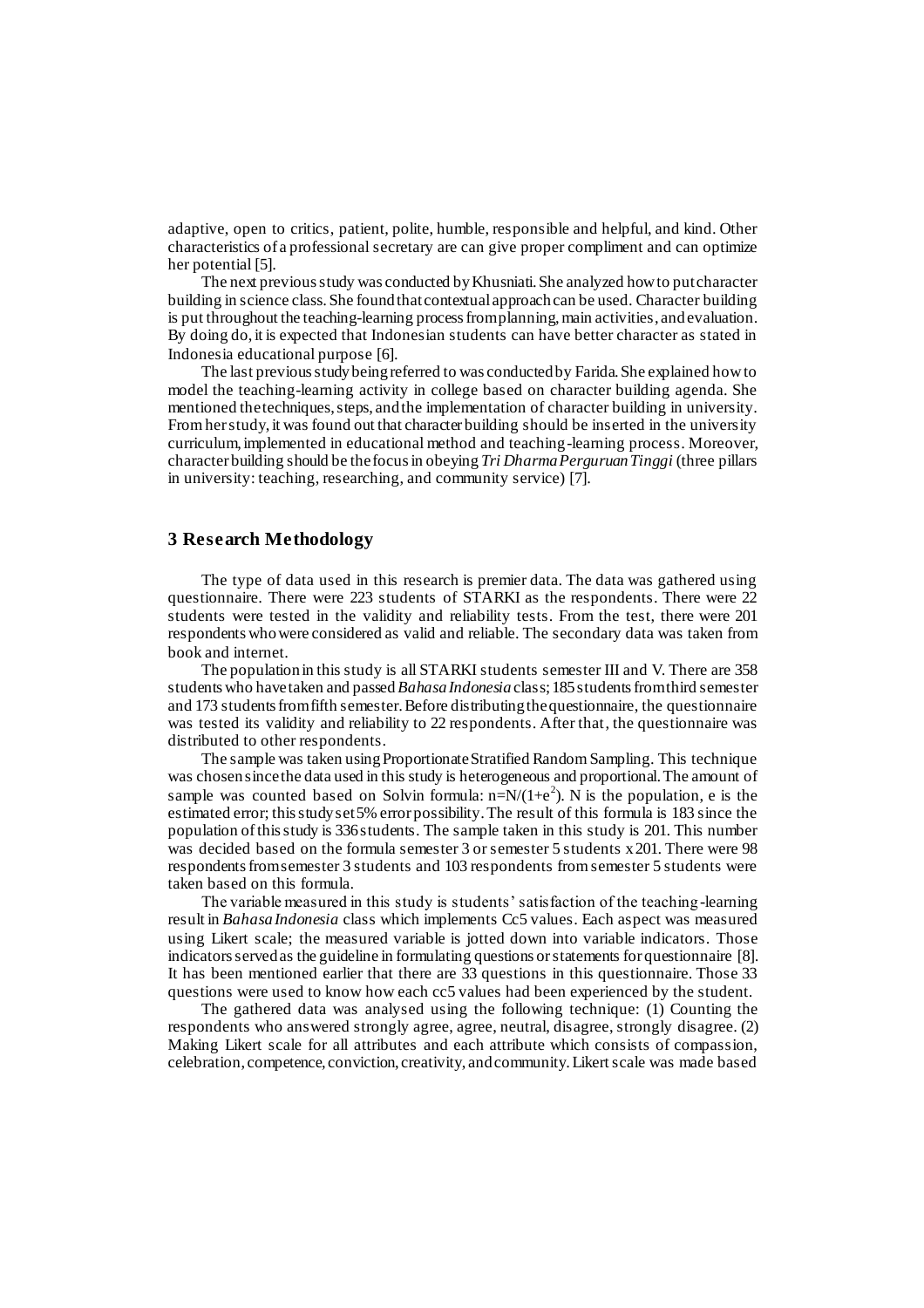on the following formula: total answer x quality figure x amount of respondent. The quality figure for strongly agree is 5, agree is 4, neutral is 3, disagree is 2, and strongly disagree is 1. From this formula, the Likert scale for strongly agree answer is amount of answer  $x 5 x$ amount of question. The Likert scale for agree answer is amount of answer x 4 x amount of question. The Likert scale for neutral answer is amount of answer x 3 x amount of question. The Likert scale for disagree answer is amount of answer  $x 2 x$  amount of question. The Likert scale for strongly disagree answer is amount of answer x 1 x amount of question.

# **4 Result and Discussion**

The questionnaire used in this research to gather the data. The questionnaire consisted of 33 questions to measure how the students see and experience the implementation of cc5 value in STARKI. This sub part is going to provide the result of calculation for each value using Likert scale. Students' satisfaction was measured based on Likert Scale using this formula: (a) strongly agree = 201 respondents  $x 5 x 33$  questions = 33.165; (b) agree = 201 respondents  $x 4$ x 33 questions = 26.532; (c) neutral = 201 respondents x 3 x 33 questions = 19.899; (d) disagree = 201 respondents  $x \le 2 \times 33$  questions = 13.266; and (e) strongly disagree = 201 respondents x 1 x 33 questions =  $6.633$ .

Based on the calculation above, the Likert scale that can be made is as follow: (a) strongly agree = 26533– 33165; (b) agree = 19900 – 26532; (c) neutral = 13267 – 19899; (d) disagree =  $6634 - 13266$ ; and (e) strongly disagree =  $0 - 6633$ .

The total amount resulted from adding all respondents' answers for all attributes is 25.183. By comparing the result of respondents' answers and Likert scale so, the value 25.183 is included in *agree* classification. This has a meaning that the STARKI students agree that Cc5 values have been inserted and experienced in campus life.

# **4. 1 Compassion Attribute Data Analysis Result**

The result of students' respond gotten from adding all the respondents'' answer for compassion attribute is 3.086. By comparing the respondents' answers and Likert scale so, 3.086 value includes in *agree* classification. This shows that STARKI students agree that compassion has been internalised in campus life, such as through loving sincerely and having empathy. Those two things can be seen when the lecturer serves the students sincerely and shows kindness to the students.

The students admitted that the lecturer has shown a good service when the lecturer opens to have dialogue about the material. By having the dialogue, the students can learn how to use good *Bahasa Indonesia* correctly and appropriately. The value of serving was also shown when the lecturer helped the students in understanding the use of correct and appropriate *Bahasa Indonesia*. This service helps the students to be more enthusiastic during the lesson.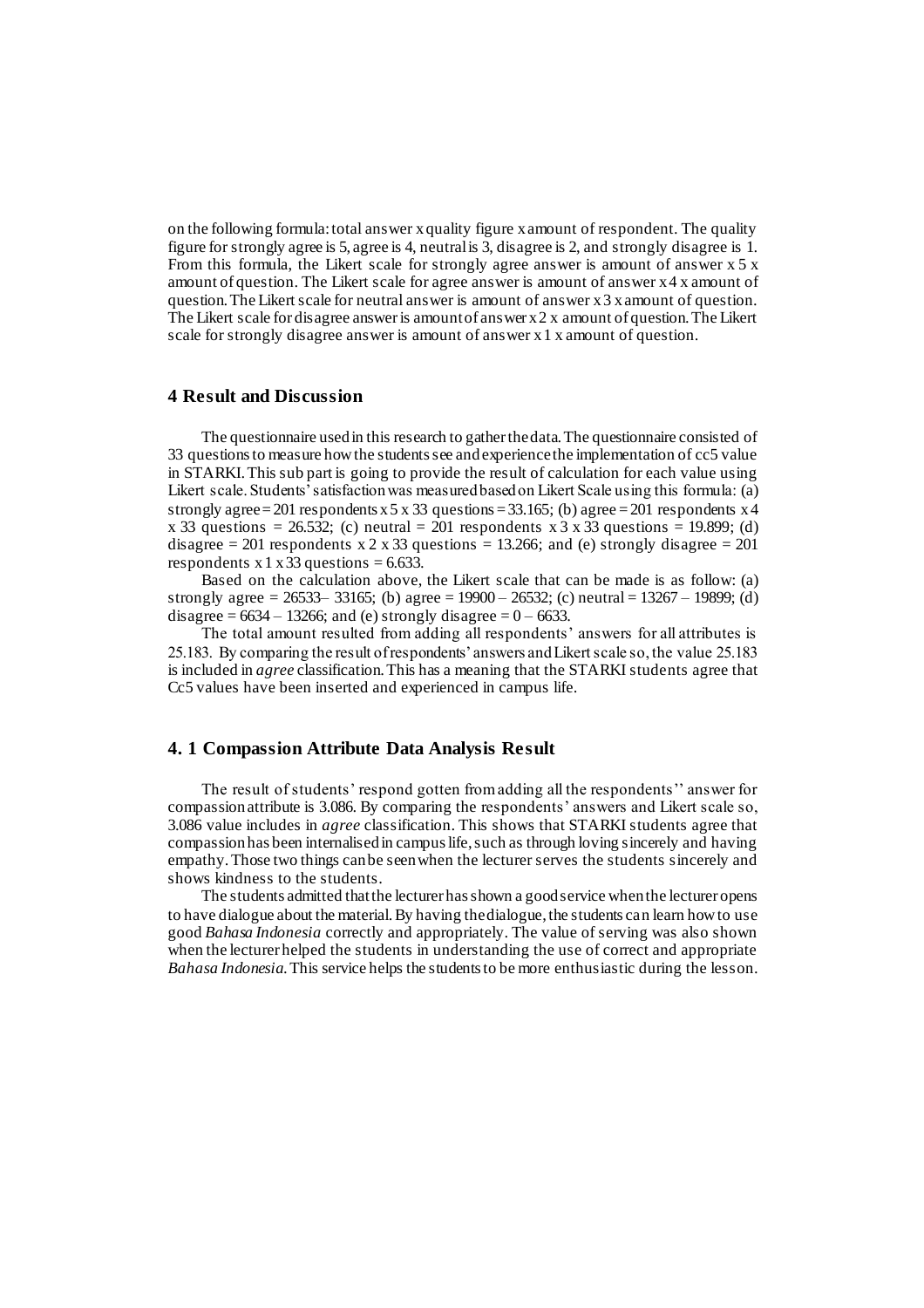# **4. 2 Celebration Attribute Data Analysis Result**

The calculation result of students' opinion from adding all the answers from celebration attribute is 3.681. By comparing respondents'' result answer and Likert scale, the score 3.681 includes to agree category. This result implies that the STARKI students agree that celebration value has been inserted in *Bahasa Indonesia* lesson and these values can be experienced in campus life such as through serving in happiness and readiness to serve. Lecturer gives the example of living in celebration value by serving the students well and always be ready to answer all the students' questions about *Bahasa Indonesia*. The students also have experienced celebration value themselves by using correct and appropriate *Bahasa Indonesia* in making sentence, arranging paragraph, and making summary. They learn *Bahasa Indonesia* in happy atmosphere.

Celebration value is also related to willingness to show gratitude sincerely. The students agree that both lecturer and the students have implemented this value during classroom activity. The lecturer explained about spelling, sentence, paragraph, and summary patiently. On the same side, the students can use correct and proper *Bahasa Indonesia* to make sentence and arrange paragraph.

#### **4. 3 Competence Attribute Data Analysis Result**

The total score of calculation from all answers for competence attribute is 4.575. This score shows that the students agree that competence value has been implemented in *Bahasa Indonesia* lesson and campus life. The competence value can be seen through creating chance to self-empowerment and independence. The students are expected to be responsible to use the correct spelling, diction, sentence, paragraph, and format in making a s ummary. The students use the correct and proper *Bahasa Indonesia* responsibly; it can be proven on their summary.

The students can motivate themselves to follow the class well. Self-motivation can be felt since they have taken *Bahasa Indonesia* since the early education. In college, *Bahasa Indonesia* is the subject that they have to take and still they have a high motivation in following the classroom activities. They were still motivated to accept the material, practice to use good *Bahasa Indonesia*, and prove them that they can be more capable in making a sentence with correct spelling, diction, and make a good sentence and paragraph. Furthermore, the students learn continuously and do all the assignments well.

The students implement competence value by valuing honesty in using the correct spelling, sentence structure, and paragraph. In assignment and test time, the students can show honesty by preparing themselves to face the test and avoiding any dishonest act such as cheating. The students answered all the questions based on their own capability.

Not only students, lecturer also shows her competence when she can teach and give information professionally. Competence value can be seen also when the lecturer can prepare all administrative teaching things well such as formulating indicators, lesson plan, and student assignment plan. Lecturer collaborates with her colleagues and supports each other such as in designing curriculum that can support the development on Cc5 values. The *Bahasa Indonesia* lecturers always try to insert Cc5 values in their teaching. The last thing to do is reflecting; they reflect whether the learning indicators had been achieved.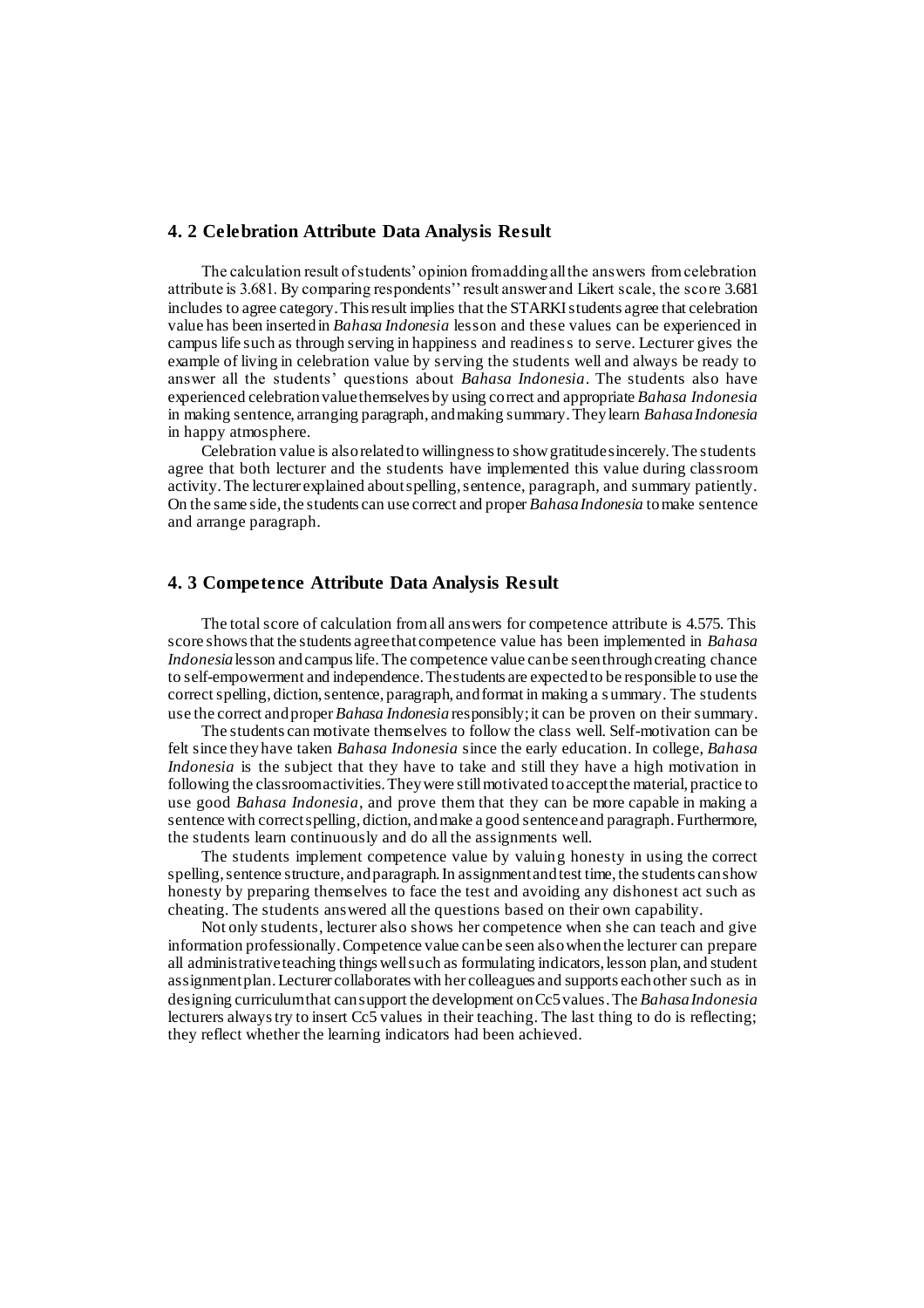# **4. 4 Conviction Attribute Data Analysis Result**

The students also agree that conviction value had been experienced during their college life. It is shown that the score of their answers is 4.710 and this score shows that the students agree on that. Conviction value was manifested through the willingness and being conscious to obey the rules. Both lecturer and students had dressed up in accordance with rules. Obeying the rule is one thing that becomes the focus still.

Conviction value can also be seen when both lecturer and students can face the adversity. When they can pass all the adversities in understanding and using the correct and proper *Bahasa Indonesia*, they prove that they have conviction. Showing consistency in using *Bahasa Indonesia* appropriately is also the implementation of conviction value.

Another thing that can be done to implement conviction value is preserving local tradition and culture. Learning language is always closely related to preserving culture. By learning how the proper and good *Bahasa Indonesia* is and how to use it correctly, they have been contributed in preserving Indonesian culture.

# **4. 5 Creativity Attribute Data Analysis Result**

The next value being scored is creativity. Students were also agree that creativity value can be seen since the score for this value is 5.395 which includes in agree category. From this score, we can also imply that the students were satisfied with the implementation of creativity value in college life. Creativity value was manifested when the lecturer allowed the students to develop their innovation in making sentence, paragraph, and summary.

During classroom activity, the way the lecturer made the students experience the creativity value is by supporting students' idea in introducing something new using various kinds of sentence type. By being able to vary their sentence type, the students proved that they have implemented the creativity value formulated in Cc5. The action they took such as adding some part in a sentence to form a new sentence type. They learnt how to vary the intonation to send a message and how to change positive sentence into negative one. They also practiced writing simple and compound sentences in class.

The lecturer supported the students to arrange the paragraph creatively. Giving them assignment on how to make a paragraph from a topic sentence was given on order to train them improving their creativity. They could learn how to develop that topic sentence into a coherent and cohesive paragraph.

In making a summary, the lecturer facilitated the students to be familiar in many forms of summary. The lecturer gave the assignment to make a summary in the form of abstract and other kinds of summary. The purpose of doing so is to make the students could choose the kinds of summary based on their need.

The students also learn how to be creative in asking questions and learning from mistakes. The lecturer created chance to have dialogue with the students. The lecturer diligently gave feedback on students' work so that the students can learn from their mistakes. They have an experience to be given a direction when they seemed confused. When the lecturer gave them a feedback, they could keep their spirit to learn and this quality also shows that the students implemented creativity value.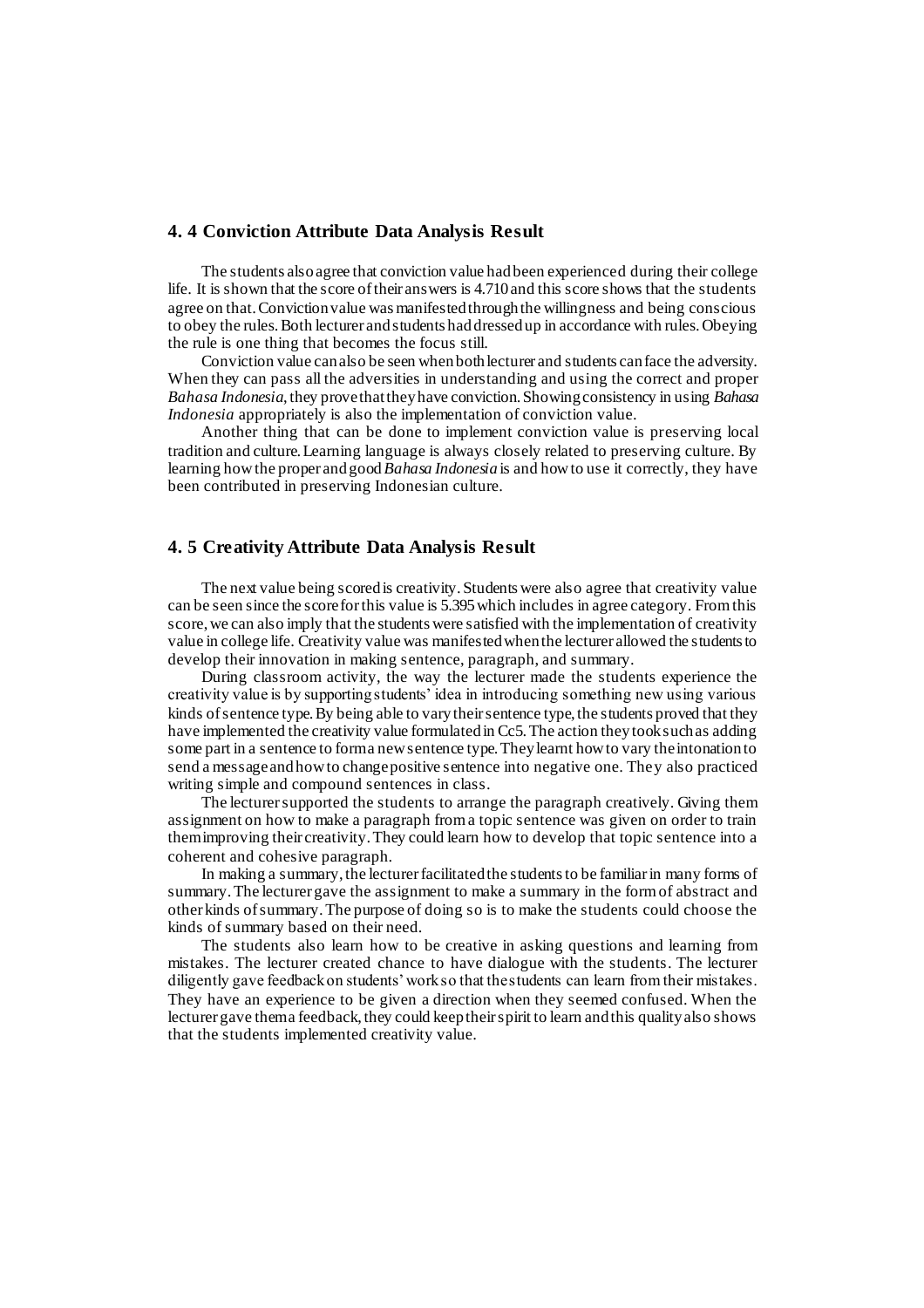## **4. 6 Community Attribute Data Analysis Result**

The last attribute to be scored is community. The score gotten from this attribute is 3.736 which means the students also agree that the community value had been implemented in whole college life. STARKI livens up this value by willingness to share and building true friendship. By being open with other, students can feel the community value in this college.

In *Bahasa Indonesia* lesson, the students experienced community in joining in group discussion. The lecturer built group discussion with the students in making the students able to make a correct sentence, paragraph, and summary. Community value was also implemented by lecturer when she opened herself to critics and suggestion from the students. Lecturer also treated the students warmly.

By serving and explaining the material to the students well, the lecturer gave an example how to live in community value to the students. Giving an example is the effective way to make the students implement the value by themselves. This research found out that the students implemented the community value when they feel the warm atmosphere in classroom activities and in doing assignments.

# **4. 7 Developing Cc5 Values in** *Bahasa Indonesia* **Lesson**

As class facilitator and curriculum designer, a lecturer puts an effort to insert Cc5 values in her teaching. The lecturer is expected to design the activity in such a way to enhance the internalization of Cc5 values to the students. *Bahasa Indonesia* lecturer did the same thing. She brings the institution spirit to her *Bahasa Indonesia* students.

From the survey, it was found out that the students have experienced the Cc5 values in *Bahasa Indonesia* class. They, 190 respondents, agree that the lecturer has put and given example how to reflect the Cc5 value and allow the students to experience those values themselves. Based on their answer, here is the highest score to the smallest one: creativity, competence, conviction, celebration, community, and compassion.

# **4. 8 Cc5 values that can be developed in** *Bahasa Indonesia* **Lesson for Secretarial Study**

Compassion value guides the students and lecturer to love sincerely and have empathy. Compassion value was manifested in classroom activity through serving to "save" the students, developing humility toward the students, and serving in spirit.

Living in accordance with celebration values allows the students to surrender ad have faith to God. This value was manifested through the following activities in *Bahasa Indonesia* lessonserving in happiness, having willingness to help and being tough, andfocusing on high readiness in serving the students.

During classroom activity, *Bahasa Indonesia* lecturer has put competence value which focuses on improving expertise and mastering knowledge through creating the chance to develop students' self-empowerment and independence, serving responsibly, focusing on professionalism, improving knowledge, and valuing honesty.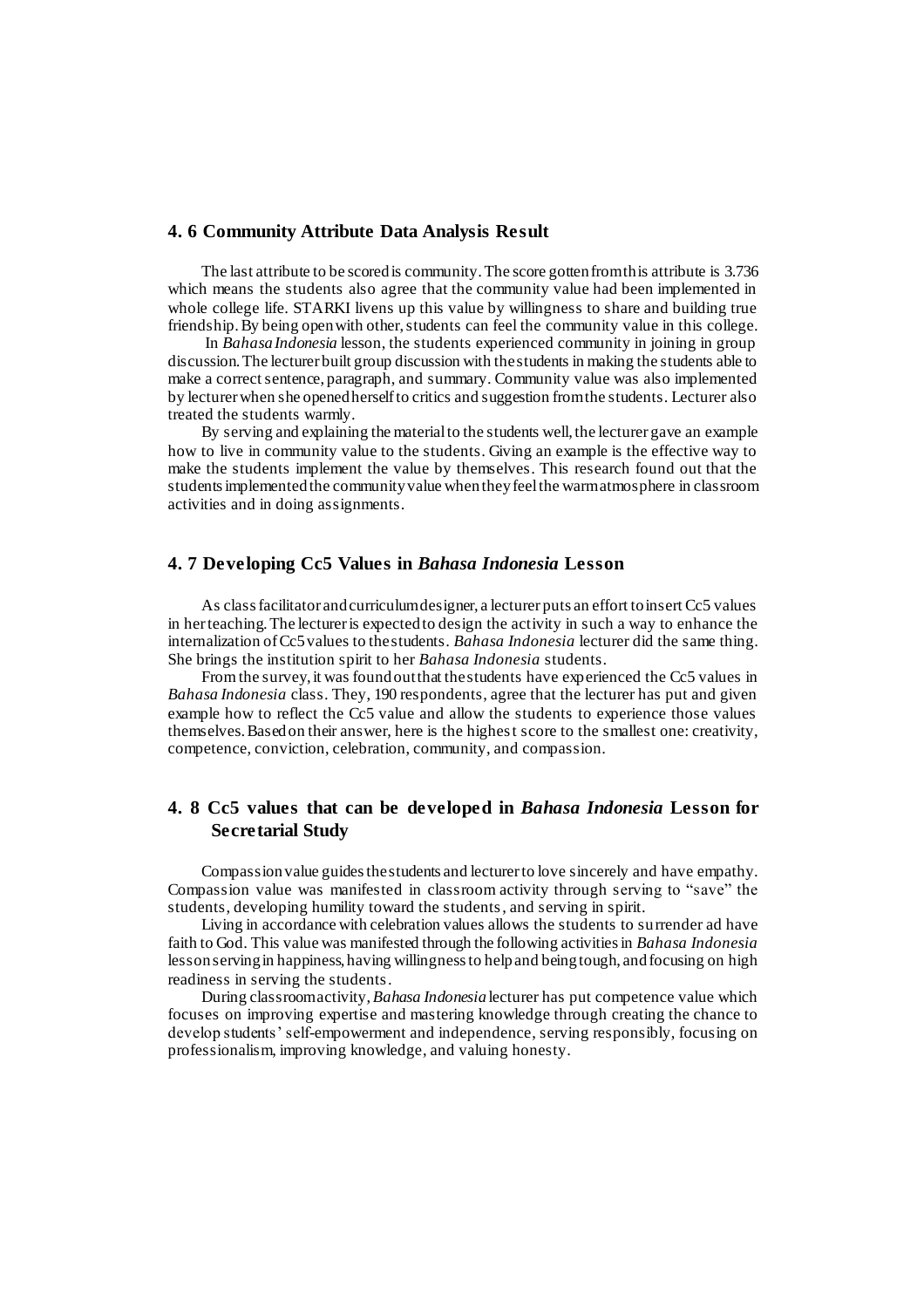Having bravery and toughness as the manifestation of conviction value was seen in *Bahasa Indonesia* lesson through preserving tradition and local culture, developing the bravery to face consequences in service, having self-awareness to obey rules and regulation in the institution, having perseverance in facing difficulties, and facing adversity head on.

Creativity value puts a focus on finding new things and developing the willingness to improve. Creativity value was manifested in the following activity giving idea creatively for service improvement, seizing every opportunity and utilizing it positively, creating something new, willing to ask and learn from others, and having spirit and perseverance to always learn.

Community value was inserted in *Bahasa Indonesia* lesson by learning to share and build sisterhood.This value can be seen through being open in building relationship and cooperation with other parties and doing service with happiness, kindness, and openness spirit.

## **5 Conclusion**

Cultivating the institution's spiritual values needs continuous commitment. Educational institution's spiritual values are the spirit that drives the educational service. Institution's spiritual values are the unique features that shape the students' characteristics. Cc5 is STARKI's core values. The growth of these values constitutes in each aspect of educational activity including in *Bahasa Indonesia* lesson. By inserting Cc5 values, *Bahasa Indonesia* lesson can contribute in shaping the students' characteristics to prepare themselves entering the working world. They need to internalize Cc5 values since these values can help them to be a professional secretary. The result of character building through Cc5 will be much better if all classes can insert and implement these values in their teaching-learning activities.

#### **Acknowledgements**

The writers would like to thank the Department of Secretary, Tarakanita School of Communication & Secretary (STARKI) for their support and opportunity given to us to attend the International Joint Conference on Science, Engineering and Technology (IJCSET). We also would like to send our gratitude to IJCSET committee for giving us the opportunity to join the seminar and to contribute publishing our research. We hope that our paper can enrich readers' knowledge. Our sincere gratitude goes to the reviewers who have given us valuable input to make our paper better and worth-published.

#### **References**

- [1] D. Budimansyah, Y. Ruyadi, and N. Rusmana, *Model Pendidikan Karakter di Perguruan Tinggi*. Bandung: Universitas Pendidikan Indonesia, 2010.
- [2] M. Sastrapratedja, *Pendidikan Sebagai Humanisasi*. Jakarta: Pusat Pendidikan Pancasila, 2013.
- [3] D. K. A, *Pendidikan Karakter Utuh dan Menyeluruh*. Yogyakarta: Kanisius, 2012.
- [4] S. CB *et al.*, *Pedoman Pelaksanaan Spiritualitas CB untuk Pelayanan Pendidikan* . Yogyakarta: CB Media, 2008.
- [5] V. N. Risnawati, "Kepribadian Sekretaris yang Kompeten," *J. STIE Semarang*, vol. 3, no. 3, pp. 267–276, 2011.
- [6] M. Khusniati, "Pendidikan Karakter Melalui Pembelajaran IPA," *JPII*, vol. 1, no. 2, pp. 204–210, 2012.
- [7] I. Farida, "Model Karakter di Perguruan Tinggi: Langkah Strategis dan Implementasinya di